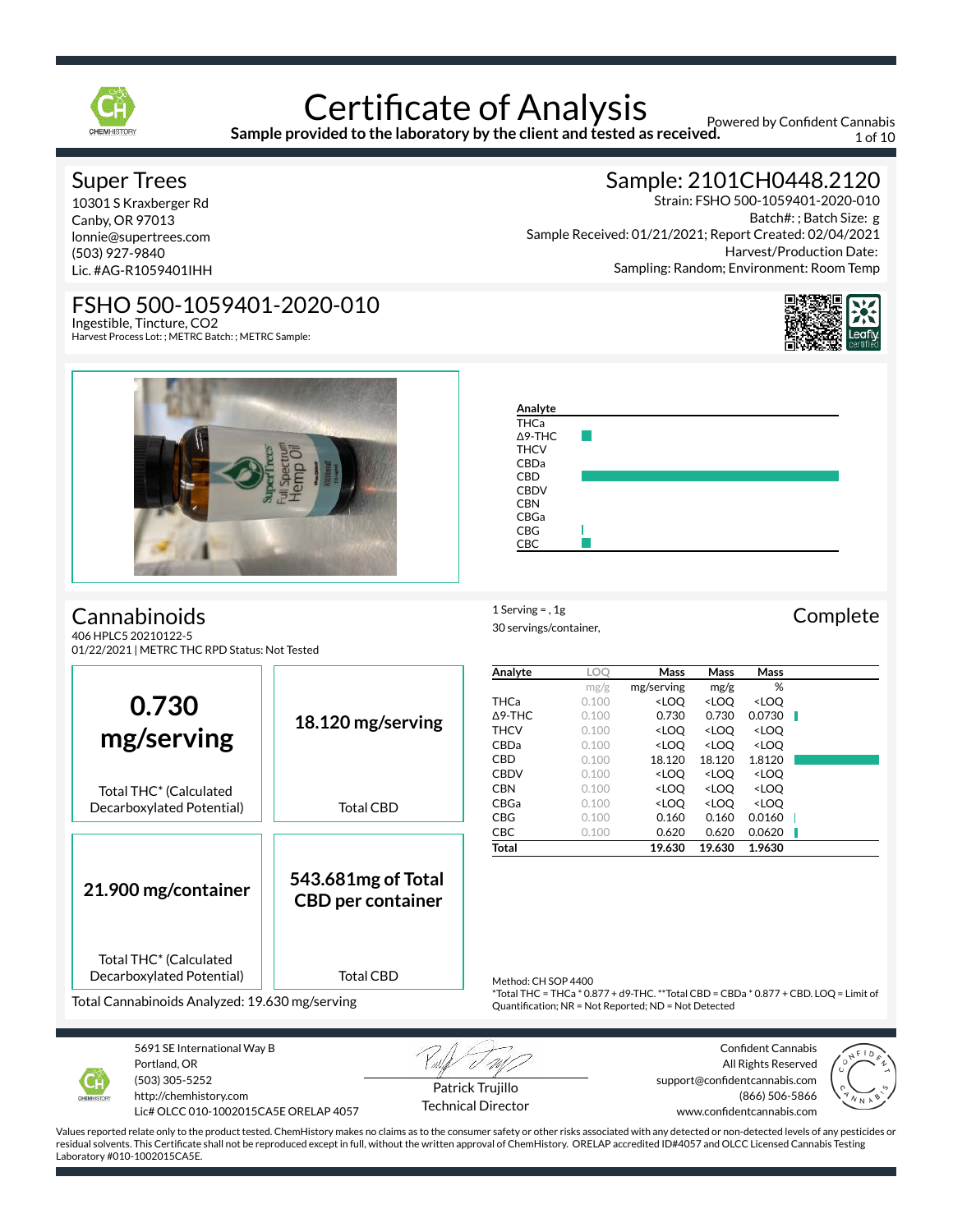

**Sample provided to the laboratory by the client and tested as received.**

Powered by Confident Cannabis 2 of 10

#### Super Trees

10301 S Kraxberger Rd Canby, OR 97013 lonnie@supertrees.com (503) 927-9840 Lic. #AG-R1059401IHH

## Sample: 2101CH0448.2120

Strain: FSHO 500-1059401-2020-010 Batch#: ; Batch Size: g Sample Received: 01/21/2021; Report Created: 02/04/2021 Harvest/Production Date: Sampling: Random; Environment: Room Temp



Pass

#### FSHO 500-1059401-2020-010 Ingestible, Tincture, CO2

Harvest Process Lot: ; METRC Batch: ; METRC Sample:

#### Residual Solvents

145 GCMS3 20210122-1 01/22/2021 METRC RPD Status: Not Tested

| Analyte                | LOQ            | Limit          | Mass                             | <b>Status</b> |
|------------------------|----------------|----------------|----------------------------------|---------------|
|                        | <b>PPM</b>     | <b>PPM</b>     | <b>PPM</b>                       |               |
| 1,4-Dioxane            | 59             | 380            | <loq< td=""><td>Pass</td></loq<> | Pass          |
| 2-Butanol              | 59             | 5000           | <loq< td=""><td>Pass</td></loq<> | Pass          |
| 2-Ethoxy-Ethanol       | 59             | 160            | <loq< td=""><td>Pass</td></loq<> | Pass          |
| Acetone                | 15             | 5000           | <loq< td=""><td>Pass</td></loq<> | Pass          |
| Acetonitrile           | 59             | 410            | <loq< td=""><td>Pass</td></loq<> | Pass          |
| <b>Benzene</b>         | $\overline{2}$ | $\overline{2}$ | <loq< td=""><td>Pass</td></loq<> | Pass          |
| <b>Butanes</b>         | 15             | 5000           | <loq< td=""><td>Pass</td></loq<> | Pass          |
| Cumene                 | 3              | 70             | <loq< td=""><td>Pass</td></loq<> | Pass          |
| Cyclohexane            | 3              | 3880           | <loq< td=""><td>Pass</td></loq<> | Pass          |
| Dichloromethane        | 15             | 600            | <loq< td=""><td>Pass</td></loq<> | Pass          |
| Ethyl-Acetate          | 15             | 5000           | <loq< td=""><td>Pass</td></loq<> | Pass          |
| Ethyl-Ether            | 15             | 5000           | <loq< td=""><td>Pass</td></loq<> | Pass          |
| <b>Ethylene Glycol</b> | 59             | 620            | <loq< td=""><td>Pass</td></loq<> | Pass          |
| Ethylene Oxide         | 15             | 50             | <loq< td=""><td>Pass</td></loq<> | Pass          |
| Heptane                | 59             | 5000           | <loq< td=""><td>Pass</td></loq<> | Pass          |
| Hexanes                | 15             | 290            | <loq< td=""><td>Pass</td></loq<> | Pass          |
| Isopropanol            | 59             | 5000           | <loq< td=""><td>Pass</td></loq<> | Pass          |
| Isopropyl-Acetate      | 59             | 5000           | <loq< td=""><td>Pass</td></loq<> | Pass          |
| Methanol               | 59             | 3000           | <loq< td=""><td>Pass</td></loq<> | Pass          |
| Pentanes               | 15             | 5000           | <loq< td=""><td>Pass</td></loq<> | Pass          |
| Propane                | 59             | 5000           | <loq< td=""><td>Pass</td></loq<> | Pass          |
| Tetrahydrofuran        | 15             | 720            | <loq< td=""><td>Pass</td></loq<> | Pass          |
| Toluene                | 15             | 890            | <loq< td=""><td>Pass</td></loq<> | Pass          |
| <b>Xylenes</b>         | 29             | 2170           | <loq< td=""><td>Pass</td></loq<> | Pass          |

LOQ = Limit of Quantification; PPM = Parts Per Million; NR = Not Reported; ND = Not Detected. Method: EPA 8260C, Agilent 6890A GCMS with 7679A Headspace Autosampler; ORELAP ID 4057



5691 SE International Way B Portland, OR (503) 305-5252 http://chemhistory.com

Lic# OLCC 010-1002015CA5E ORELAP 4057

Patrick Trujillo Technical Director

Confident Cannabis All Rights Reserved support@confidentcannabis.com (866) 506-5866 www.confidentcannabis.com

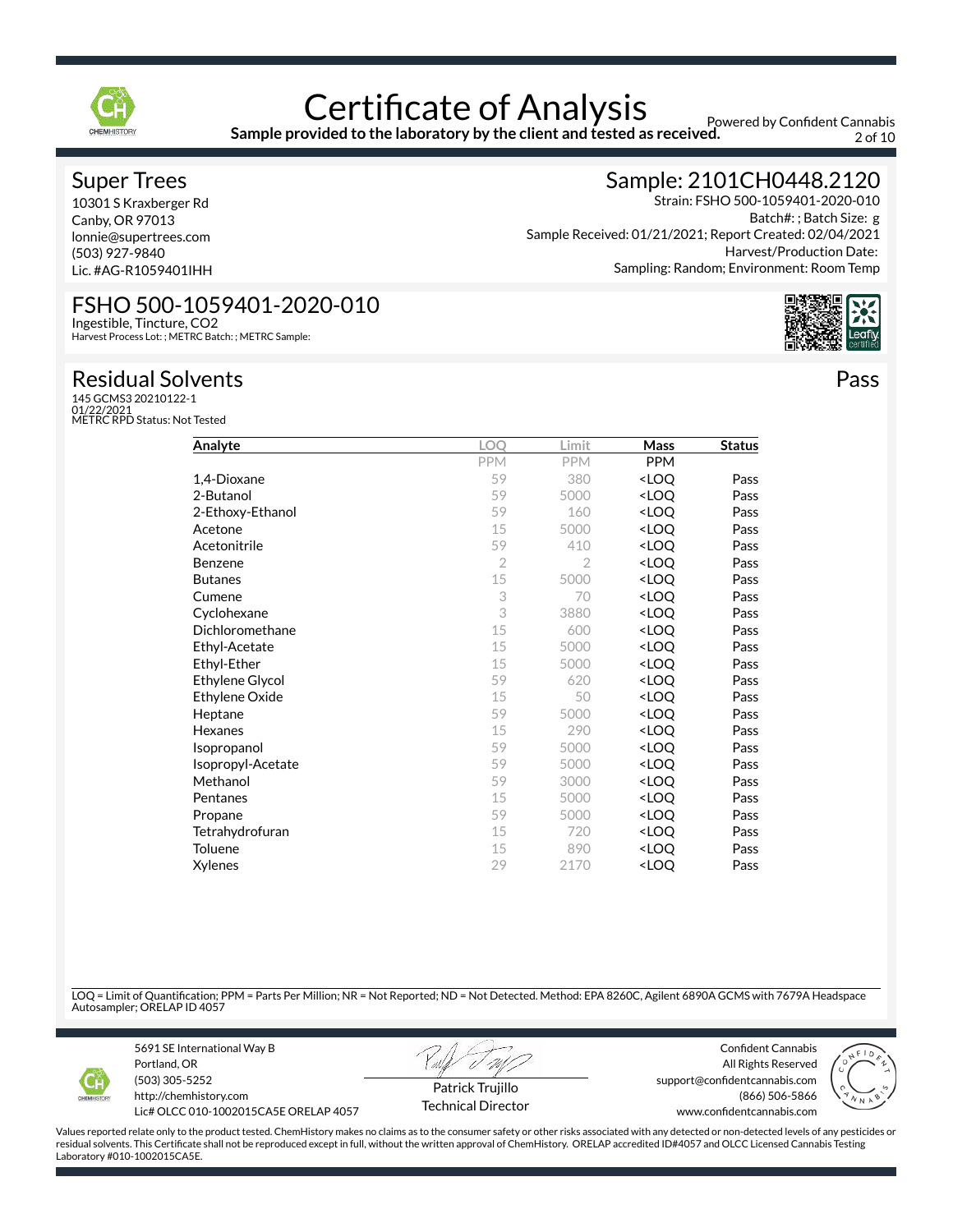

**Sample provided to the laboratory by the client and tested as received.**

Powered by Confident Cannabis 3 of 10

#### Super Trees

10301 S Kraxberger Rd Canby, OR 97013 lonnie@supertrees.com (503) 927-9840 Lic. #AG-R1059401IHH

## Sample: 2101CH0448.2120

Strain: FSHO 500-1059401-2020-010 Batch#: ; Batch Size: g Sample Received: 01/21/2021; Report Created: 02/04/2021 Harvest/Production Date: Sampling: Random; Environment: Room Temp



Pass

#### FSHO 500-1059401-2020-010 Ingestible, Tincture, CO2

Harvest Process Lot: ; METRC Batch: ; METRC Sample:

#### Pesticides

1123 LCQQQ3 20210125-1

| Analyte             | LOO | Limit | Mass                                                                                                                          | <b>Status</b> | Analyte            | LOO | Limit | Mass                             | <b>Status</b> |
|---------------------|-----|-------|-------------------------------------------------------------------------------------------------------------------------------|---------------|--------------------|-----|-------|----------------------------------|---------------|
|                     | PPB | PPB   | PPB                                                                                                                           |               |                    | PPB | PPB   | PPB                              |               |
| Abamectin           | 400 | 500   | <loo< th=""><th>Pass</th><th>Imazalil</th><th>100</th><th>200</th><th><loq< th=""><th>Pass</th></loq<></th></loo<>            | Pass          | Imazalil           | 100 | 200   | <loq< th=""><th>Pass</th></loq<> | Pass          |
| Acephate            | 100 | 400   | <loo< th=""><th>Pass</th><th>Imidacloprid</th><th>100</th><th>400</th><th><loq< th=""><th>Pass</th></loq<></th></loo<>        | Pass          | Imidacloprid       | 100 | 400   | <loq< th=""><th>Pass</th></loq<> | Pass          |
| Acequinocyl         | 750 | 2000  | <loo< th=""><th>Pass</th><th>Kresoxim Methyl</th><th>100</th><th>400</th><th><loo< th=""><th>Pass</th></loo<></th></loo<>     | Pass          | Kresoxim Methyl    | 100 | 400   | <loo< th=""><th>Pass</th></loo<> | Pass          |
| Acetamiprid         | 100 | 200   | <loq< th=""><th>Pass</th><th>Malathion</th><th>100</th><th>200</th><th><loq< th=""><th>Pass</th></loq<></th></loq<>           | Pass          | Malathion          | 100 | 200   | <loq< th=""><th>Pass</th></loq<> | Pass          |
| Aldicarb            | 300 | 400   | <loq< th=""><th>Pass</th><th>Metalaxyl</th><th>100</th><th>200</th><th><loq< th=""><th>Pass</th></loq<></th></loq<>           | Pass          | Metalaxyl          | 100 | 200   | <loq< th=""><th>Pass</th></loq<> | Pass          |
| Azoxystrobin        | 100 | 200   | <loq< th=""><th>Pass</th><th>Methiocarb</th><th>100</th><th>200</th><th><loo< th=""><th>Pass</th></loo<></th></loq<>          | Pass          | Methiocarb         | 100 | 200   | <loo< th=""><th>Pass</th></loo<> | Pass          |
| <b>Bifenazate</b>   | 100 | 200   | <loq< th=""><th>Pass</th><th>Methomyl</th><th>100</th><th>400</th><th><loq< th=""><th>Pass</th></loq<></th></loq<>            | Pass          | Methomyl           | 100 | 400   | <loq< th=""><th>Pass</th></loq<> | Pass          |
| <b>Bifenthrin</b>   | 100 | 200   | <loq< th=""><th>Pass</th><th>Methyl Parathion</th><th>100</th><th>200</th><th><loq< th=""><th>Pass</th></loq<></th></loq<>    | Pass          | Methyl Parathion   | 100 | 200   | <loq< th=""><th>Pass</th></loq<> | Pass          |
| <b>Boscalid</b>     | 200 | 400   | <loo< th=""><th>Pass</th><th><b>MGK-264</b></th><th>100</th><th>200</th><th><loo< th=""><th>Pass</th></loo<></th></loo<>      | Pass          | <b>MGK-264</b>     | 100 | 200   | <loo< th=""><th>Pass</th></loo<> | Pass          |
| Carbaryl            | 100 | 200   | <loq< th=""><th>Pass</th><th>Myclobutanil</th><th>100</th><th>200</th><th><loq< th=""><th>Pass</th></loq<></th></loq<>        | Pass          | Myclobutanil       | 100 | 200   | <loq< th=""><th>Pass</th></loq<> | Pass          |
| Carbofuran          | 100 | 200   | <loo< th=""><th>Pass</th><th>Naled</th><th>100</th><th>500</th><th><loo< th=""><th>Pass</th></loo<></th></loo<>               | Pass          | Naled              | 100 | 500   | <loo< th=""><th>Pass</th></loo<> | Pass          |
| Chlorantraniliprole | 100 | 200   | <loq< th=""><th>Pass</th><th>Oxamyl</th><th>100</th><th>1000</th><th><loq< th=""><th>Pass</th></loq<></th></loq<>             | Pass          | Oxamyl             | 100 | 1000  | <loq< th=""><th>Pass</th></loq<> | Pass          |
| Chlorfenapyr        | 400 | 1000  | <loq< th=""><th>Pass</th><th>Paclobutrazol</th><th>100</th><th>400</th><th><loq< th=""><th>Pass</th></loq<></th></loq<>       | Pass          | Paclobutrazol      | 100 | 400   | <loq< th=""><th>Pass</th></loq<> | Pass          |
| Chlorpyrifos        | 150 | 200   | <loo< th=""><th>Pass</th><th>Permethrins</th><th>150</th><th>200</th><th><loo< th=""><th>Pass</th></loo<></th></loo<>         | Pass          | Permethrins        | 150 | 200   | <loo< th=""><th>Pass</th></loo<> | Pass          |
| Clofentezine        | 100 | 200   | <loq< th=""><th>Pass</th><th>Phosmet</th><th>100</th><th>200</th><th><loq< th=""><th>Pass</th></loq<></th></loq<>             | Pass          | Phosmet            | 100 | 200   | <loq< th=""><th>Pass</th></loq<> | Pass          |
| Cyfluthrin          | 400 | 1000  | <loq< th=""><th>Pass</th><th>Piperonyl Butoxide</th><th>100</th><th>2000</th><th><loq< th=""><th>Pass</th></loq<></th></loq<> | Pass          | Piperonyl Butoxide | 100 | 2000  | <loq< th=""><th>Pass</th></loq<> | Pass          |
| Cypermethrin        | 400 | 1000  | <loo< th=""><th>Pass</th><th>Prallethrin</th><th>150</th><th>200</th><th><loo< th=""><th>Pass</th></loo<></th></loo<>         | Pass          | Prallethrin        | 150 | 200   | <loo< th=""><th>Pass</th></loo<> | Pass          |
| Daminozide          | 400 | 1000  | <loq< th=""><th>Pass</th><th>Propiconazole</th><th>200</th><th>400</th><th><loq< th=""><th>Pass</th></loq<></th></loq<>       | Pass          | Propiconazole      | 200 | 400   | <loq< th=""><th>Pass</th></loq<> | Pass          |
| Diazinon            | 100 | 200   | <loo< th=""><th>Pass</th><th>Propoxur</th><th>100</th><th>200</th><th><loq< th=""><th>Pass</th></loq<></th></loo<>            | Pass          | Propoxur           | 100 | 200   | <loq< th=""><th>Pass</th></loq<> | Pass          |
| <b>Dichlorvos</b>   | 150 | 1000  | <loq< th=""><th>Pass</th><th>Pyrethrins</th><th>400</th><th>1000</th><th><loq< th=""><th>Pass</th></loq<></th></loq<>         | Pass          | Pyrethrins         | 400 | 1000  | <loq< th=""><th>Pass</th></loq<> | Pass          |
| Dimethoate          | 100 | 200   | <loq< th=""><th>Pass</th><th>Pyridaben</th><th>100</th><th>200</th><th><loq< th=""><th>Pass</th></loq<></th></loq<>           | Pass          | Pyridaben          | 100 | 200   | <loq< th=""><th>Pass</th></loq<> | Pass          |
| Ethoprophos         | 100 | 200   | <loo< th=""><th>Pass</th><th>Spinosad</th><th>100</th><th>200</th><th><loo< th=""><th>Pass</th></loo<></th></loo<>            | Pass          | Spinosad           | 100 | 200   | <loo< th=""><th>Pass</th></loo<> | Pass          |
| Etofenprox          | 200 | 400   | <loq< th=""><th>Pass</th><th>Spiromesifen</th><th>100</th><th>200</th><th><loq< th=""><th>Pass</th></loq<></th></loq<>        | Pass          | Spiromesifen       | 100 | 200   | <loq< th=""><th>Pass</th></loq<> | Pass          |
| Etoxazole           | 100 | 200   | <loq< th=""><th>Pass</th><th>Spirotetramat</th><th>100</th><th>200</th><th><loq< th=""><th>Pass</th></loq<></th></loq<>       | Pass          | Spirotetramat      | 100 | 200   | <loq< th=""><th>Pass</th></loq<> | Pass          |
| Fenoxycarb          | 100 | 200   | <loo< th=""><th>Pass</th><th>Spiroxamine</th><th>150</th><th>400</th><th><loq< th=""><th>Pass</th></loq<></th></loo<>         | Pass          | Spiroxamine        | 150 | 400   | <loq< th=""><th>Pass</th></loq<> | Pass          |
| Fenpyroximate       | 200 | 400   | <loq< th=""><th>Pass</th><th>Tebuconazole</th><th>100</th><th>400</th><th><loq< th=""><th>Pass</th></loq<></th></loq<>        | Pass          | Tebuconazole       | 100 | 400   | <loq< th=""><th>Pass</th></loq<> | Pass          |
| Fipronil            | 100 | 400   | <loq< th=""><th>Pass</th><th>Thiacloprid</th><th>100</th><th>200</th><th><loq< th=""><th>Pass</th></loq<></th></loq<>         | Pass          | Thiacloprid        | 100 | 200   | <loq< th=""><th>Pass</th></loq<> | Pass          |
| Flonicamid          | 200 | 1000  | <loq< th=""><th>Pass</th><th>Thiamethoxam</th><th>150</th><th>200</th><th><loq< th=""><th>Pass</th></loq<></th></loq<>        | Pass          | Thiamethoxam       | 150 | 200   | <loq< th=""><th>Pass</th></loq<> | Pass          |
| Fludioxonil         | 200 | 400   | <loq< th=""><th>Pass</th><th>Trifloxystrobin</th><th>100</th><th>200</th><th><loq< th=""><th>Pass</th></loq<></th></loq<>     | Pass          | Trifloxystrobin    | 100 | 200   | <loq< th=""><th>Pass</th></loq<> | Pass          |
| Hexythiazox         | 200 | 1000  | <loq< th=""><th>Pass</th><th></th><th></th><th></th><th></th><th></th></loq<>                                                 | Pass          |                    |     |       |                                  |               |

Method: Modified AOAC 2007.01, Triple Quad analysis; LOQ = Limit of Quantification; PPB = Parts Per Billion; ND = Not Detected; NR = Not Reported; ORELAP ID 4057



5691 SE International Way B Portland, OR (503) 305-5252 http://chemhistory.com

Lic# OLCC 010-1002015CA5E ORELAP 4057

Patrick Trujillo Technical Director

Confident Cannabis All Rights Reserved support@confidentcannabis.com (866) 506-5866 www.confidentcannabis.com

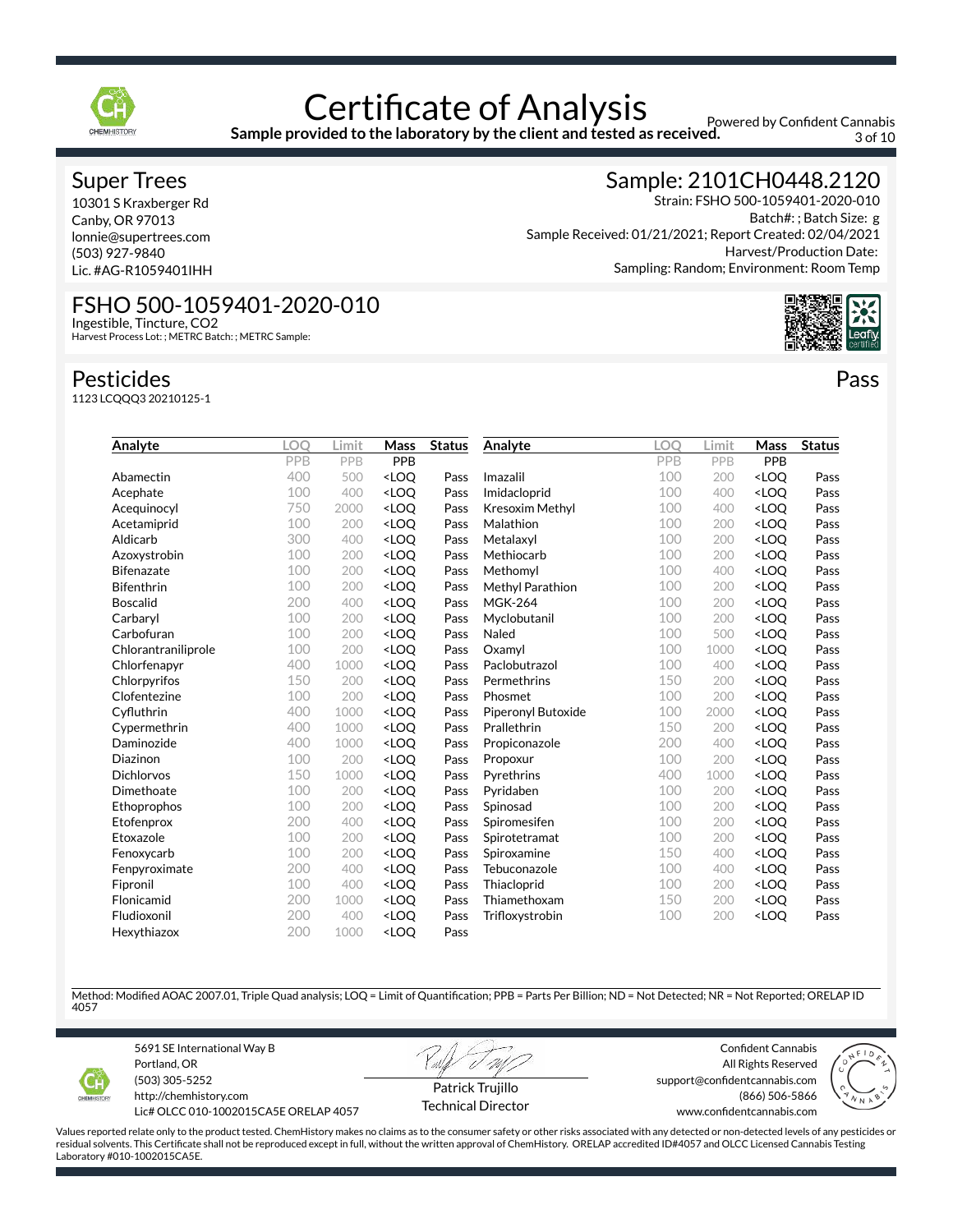

**Sample provided to the laboratory by the client and tested as received.**

Powered by Confident Cannabis 4 of 10

#### Super Trees

10301 S Kraxberger Rd Canby, OR 97013 lonnie@supertrees.com (503) 927-9840 Lic. #AG-R1059401IHH

## Sample: 2101CH0448.2120

Strain: FSHO 500-1059401-2020-010 Batch#: ; Batch Size: g Sample Received: 01/21/2021; Report Created: 02/04/2021 Harvest/Production Date: Sampling: Random; Environment: Room Temp



Pass

#### FSHO 500-1059401-2020-010 Ingestible, Tincture, CO2

Harvest Process Lot: ; METRC Batch: ; METRC Sample:

## Heavy Metals

01/22/2021 12:00

| Analyte | Mass                                                          | LOC   | .imit      | <b>Status</b> |
|---------|---------------------------------------------------------------|-------|------------|---------------|
|         | <b>PPB</b>                                                    | PPB   | <b>PPB</b> |               |
| Arsenic | <loo< td=""><td>10.00</td><td>200.00</td><td>Pass</td></loo<> | 10.00 | 200.00     | Pass          |
| Cadmium | <loo< td=""><td>10.00</td><td>200.00</td><td>Pass</td></loo<> | 10.00 | 200.00     | Pass          |
| Lead    | <loo< td=""><td>50.00</td><td>500.00</td><td>Pass</td></loo<> | 50.00 | 500.00     | Pass          |
| Mercury | <loo< td=""><td>10.00</td><td>100.00</td><td>Pass</td></loo<> | 10.00 | 100.00     | Pass          |
|         |                                                               |       |            |               |



5691 SE International Way B Portland, OR (503) 305-5252 http://chemhistory.com

Lic# OLCC 010-1002015CA5E ORELAP 4057

Patrick Trujillo Technical Director

Confident Cannabis All Rights Reserved support@confidentcannabis.com (866) 506-5866 www.confidentcannabis.com

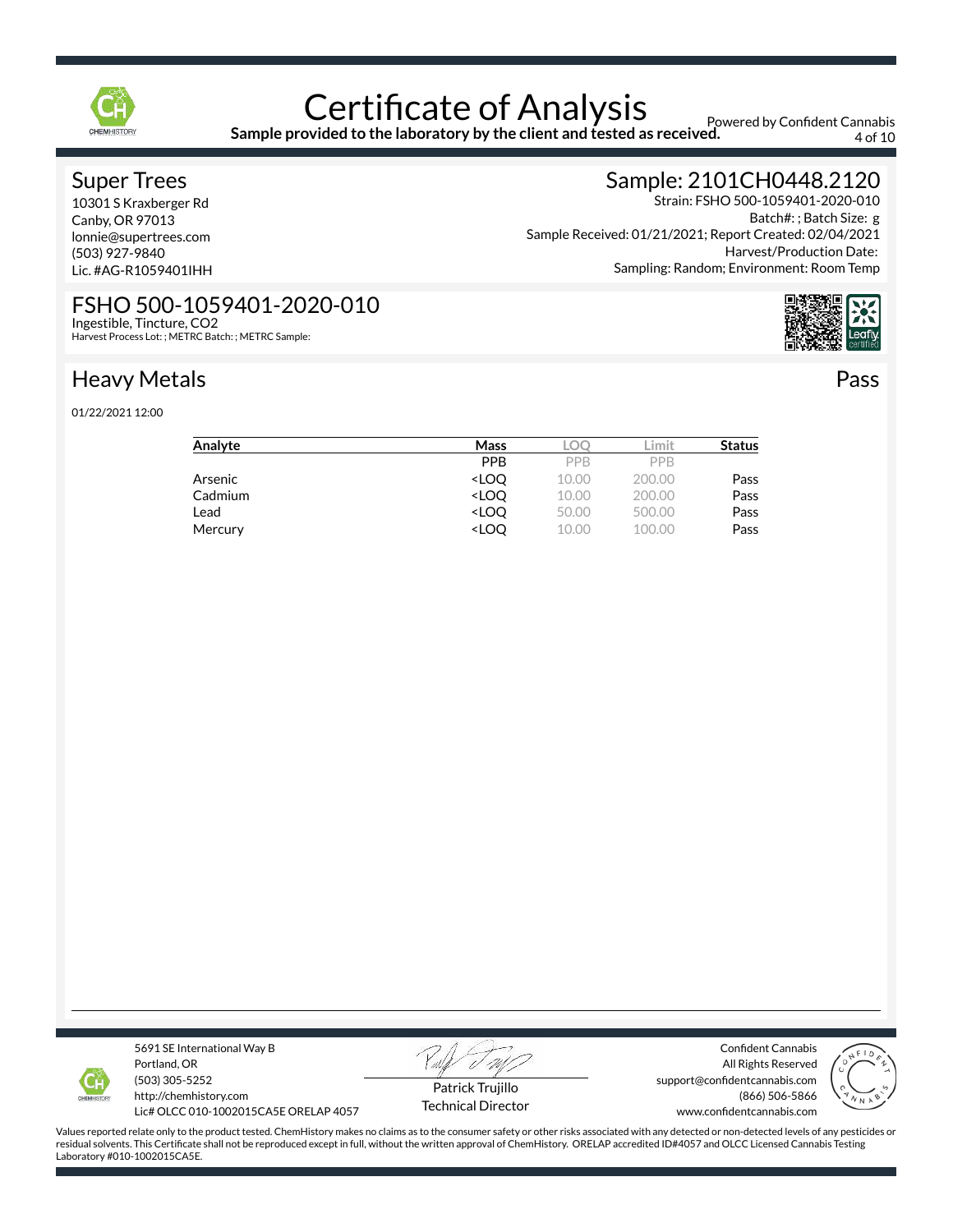

#### Certificate of Analysis **Sample provided to the laboratory by the client and tested as received.**

Powered by Confident Cannabis 5 of 10

#### Super Trees

10301 S Kraxberger Rd Canby, OR 97013 lonnie@supertrees.com Lic. #AG-R1059401IHH

# Sample: 2101CH0448.2120

Strain: FSHO 500-1059401-2020-010 Batch#: ; Batch Size: g Sample Received: 01/21/2021; Report Created: 02/04/2021 Harvest/Production Date: Sampling: Random; Environment: Room Temp

### (503) 927-9840

#### FSHO 500-1059401-2020-010 Ingestible, Tincture, CO2

Harvest Process Lot: ; METRC Batch: ; METRC Sample:

## Microbials

01/27/2021

| Analyte      | ∟imit | Units                              | <b>Status</b> |
|--------------|-------|------------------------------------|---------------|
|              | CFU/g | CFU/g                              |               |
| Yeast & Mold |       | <loo< td=""><td>Tested</td></loo<> | Tested        |

Method: AOAC Method 997.02 & 990.12; Based on wet weight; CFU = Colony Forming Unit; TNC = Too Numerous to Count; NR = Not Reported; ND = Not Detected



5691 SE International Way B Portland, OR (503) 305-5252 http://chemhistory.com

Lic# OLCC 010-1002015CA5E ORELAP 4057



Confident Cannabis All Rights Reserved support@confidentcannabis.com (866) 506-5866 www.confidentcannabis.com



Values reported relate only to the product tested. ChemHistory makes no claims as to the consumer safety or other risks associated with any detected or non-detected levels of any pesticides or residual solvents. This Certificate shall not be reproduced except in full, without the written approval of ChemHistory. ORELAP accredited ID#4057 and OLCC Licensed Cannabis Testing Laboratory #010-1002015CA5E.

Technical Director

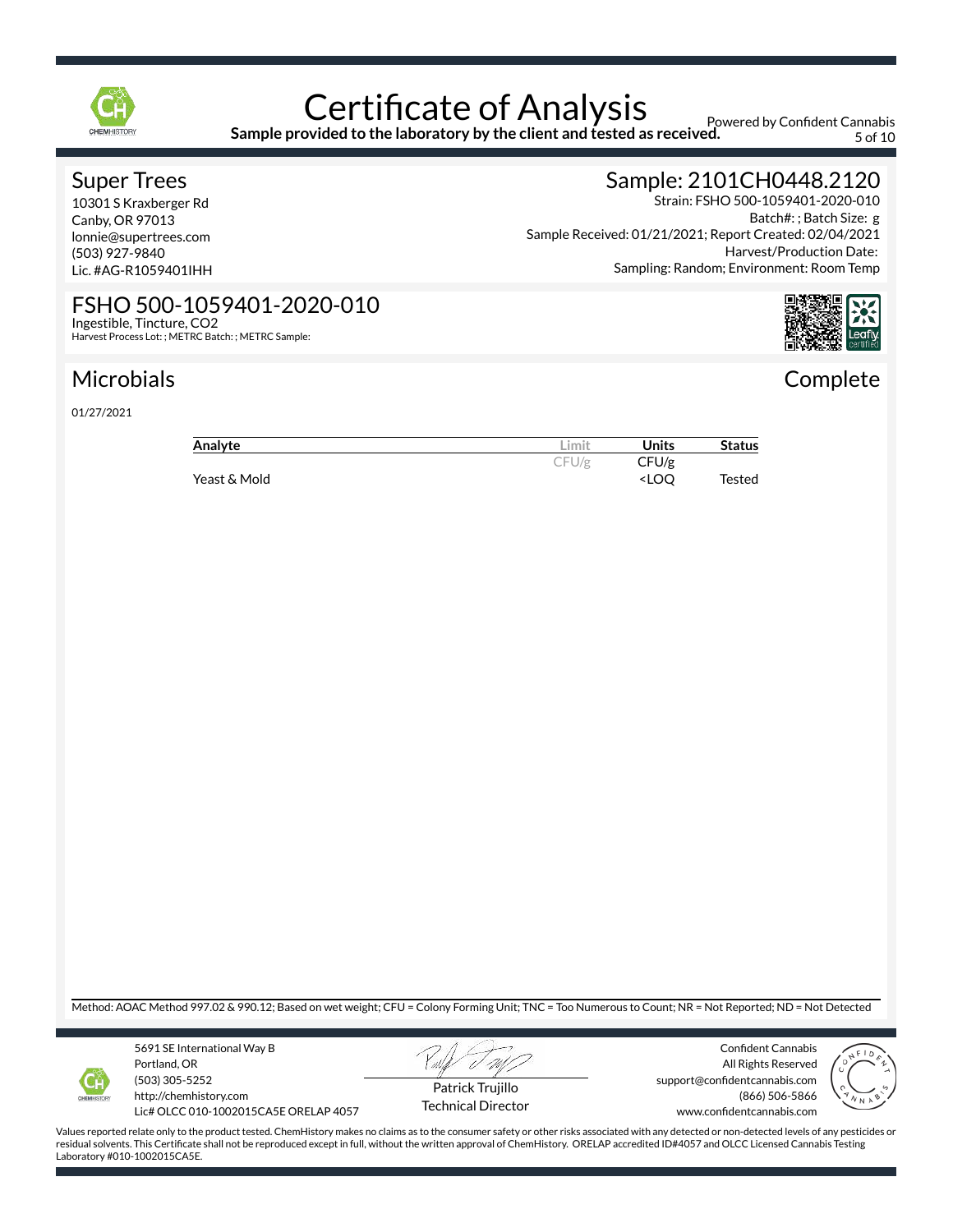

6 of 10

#### Super Trees

10301 S Kraxberger Rd Canby, OR 97013 lonnie@supertrees.com (503) 927-9840 Lic. #AG-R1059401IHH

## Sample: 2101CH0448.2120

Strain: FSHO 500-1059401-2020-010 Batch#: ; Batch Size: g Sample Received: 01/21/2021; Report Created: 02/04/2021 Harvest/Production Date: Sampling: Random; Environment: Room Temp

## FSHO 500-1059401-2020-010

Ingestible, Tincture, CO2 Harvest Process Lot: ; METRC Batch: ; METRC Sample:

# Quality Control Data

| <b>Analytical Batch ID</b> | <b>OC Sample ID</b> | Assay Name   | <b>QC Category Name</b> |
|----------------------------|---------------------|--------------|-------------------------|
| 406 HPLC5 20210122-5       | P01212101IN         | Cannabinoids | Sample Duplicate        |
| <b>QC Notes</b>            |                     |              |                         |
| None                       |                     |              |                         |

| Compound       | <b>Blank</b> | LCS Result             | <b>LCS (Expected)</b> | LOO  | <b>Matrix Duplicate</b> | <b>Matrix Duplicate Spike</b> | Sample Matrix | <b>Matrix Spike (Expected)</b> |
|----------------|--------------|------------------------|-----------------------|------|-------------------------|-------------------------------|---------------|--------------------------------|
| THCa           |              | $\overline{ }$<br>1.51 | 1.37                  | 0.01 |                         | 0.08                          |               | 0.07                           |
| $\Delta$ 9-THC |              | 1.36                   | 1.49                  | 0.01 | 4.02                    | 4.09                          | 4.02          | 4.1                            |
| CBDa           |              | 0.09                   |                       | 0.01 |                         | 0.01                          |               |                                |
| CBD            |              | 0.99                   | 1.06                  | 0.01 | 0.01                    | 0.06                          | 0.01          | 0.06                           |



5691 SE International Way B Portland, OR (503) 305-5252 http://chemhistory.com Lic# OLCC 010-1002015CA5E ORELAP 4057

Confident Cannabis All Rights Reserved support@confidentcannabis.com (866) 506-5866 www.confidentcannabis.com

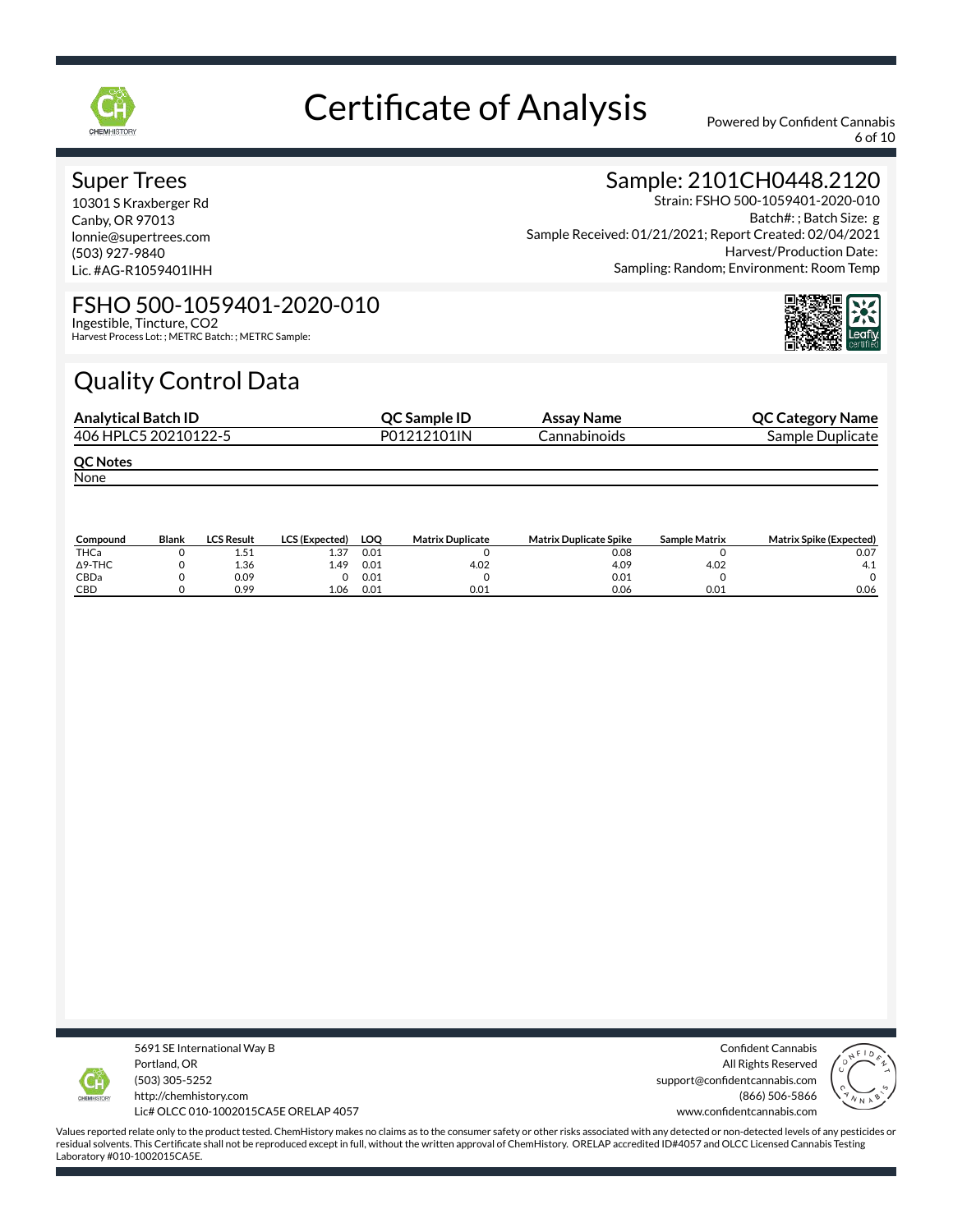

7 of 10

#### Super Trees

10301 S Kraxberger Rd Canby, OR 97013 lonnie@supertrees.com (503) 927-9840 Lic. #AG-R1059401IHH

## Sample: 2101CH0448.2120

Strain: FSHO 500-1059401-2020-010 Batch#: ; Batch Size: g Sample Received: 01/21/2021; Report Created: 02/04/2021 Harvest/Production Date: Sampling: Random; Environment: Room Temp

### FSHO 500-1059401-2020-010

Ingestible, Tincture, CO2 Harvest Process Lot: ; METRC Batch: ; METRC Sample:

# Quality Control Data

| <b>Analytical Batch ID</b> | <b>OC Sample ID</b> | Assay Name                 | <b>QC Category Name</b> |
|----------------------------|---------------------|----------------------------|-------------------------|
| 1123 LCQQQ3 20210125-1     | MR.01212101CN       | <b>Required Pesticides</b> | Sample Duplicate        |
| <b>QC Notes</b>            |                     |                            |                         |

None

| Compound             | <b>Blank Result</b> | <b>LCS Result</b> | <b>Matrix Spike Result</b> | <b>Matrix Spike Duplicate Result</b> | <b>Matrix Result</b> |
|----------------------|---------------------|-------------------|----------------------------|--------------------------------------|----------------------|
| Acephate             | $\Omega$            | 9567              | 9536                       | 9293                                 |                      |
| Acequinocyl          | O                   | 8844              | 7083                       | 7010                                 | C                    |
| Acetamiprid          | n                   | 10522             | 8904                       | 8773                                 |                      |
| Aldicarb             |                     | 10807             | 10055                      | 9766                                 |                      |
| Abamectin (B1a, B1b) |                     | 9459              | 11014                      | 10629                                |                      |
| Azoxystrobin         |                     | 10312             | 10100                      | 9784                                 |                      |
| Bifenazate           | ი                   | 9929              | 9281                       | 9083                                 |                      |
| Bifenthrin           | $\Omega$            | 10436             | 4360                       | 4260                                 |                      |
| <b>Boscalid</b>      |                     | 10401             | 9491                       | 9186                                 |                      |
| Carbaryl             |                     | 10487             | 8424                       | 8281                                 |                      |
| Carbofuran           | ი                   | 10629             | 8917                       | 8872                                 |                      |
| Chlorantraniliprole  |                     | 10662             | 11658                      | 11499                                |                      |
| Chlorfenapyr         | $\Omega$            | 9950              | 10002                      | 9222                                 | C                    |
| Chlorpyrifos         |                     | 10234             | 9643                       | 9283                                 |                      |
| Clofentezine         |                     | 9751              | 11852                      | 11744                                |                      |
| Cyfluthrin           |                     | 9731              | 6523                       | 6655                                 |                      |
| Cypermethrin         |                     | 9954              | 11594                      | 10912                                |                      |
| Daminozide           | $\Omega$            | 4784              | 4825                       | 4713                                 |                      |
| Diazinon             |                     | 10074             | 8951                       | 8694                                 |                      |
| <b>Dichlorvos</b>    | ი                   | 10533             | 9493                       | 9343                                 |                      |
| Dimethoate           |                     | 9916              | 8947                       | 8783                                 |                      |
| Ethoprophos          |                     | 9781              | 8940                       | 8750                                 |                      |
| Etofenprox           | $\Omega$            | 9276              | 3642                       | 3540                                 |                      |
| Etoxazole            |                     | 9585              | 9656                       | 9384                                 |                      |
| Fenoxycarb           | n                   | 10475             | 9766                       | 9499                                 |                      |
| Fenpyroximate        |                     | 9862              | 9022                       | 8875                                 |                      |
| Fipronil             |                     | 10989             | 8139                       | 8071                                 |                      |
| Flonicamid           | $\Omega$            | 10925             | 9956                       | 9759                                 |                      |
| Fludioxonil          | 0                   | 10750             | 4937                       | 4963                                 |                      |
| Hexythiazox          | $\Omega$            | 10202             | 5950                       | 6005                                 | $\Omega$             |

5691 SE International Way B Portland, OR (503) 305-5252

http://chemhistory.com Lic# OLCC 010-1002015CA5E ORELAP 4057

Confident Cannabis All Rights Reserved support@confidentcannabis.com (866) 506-5866

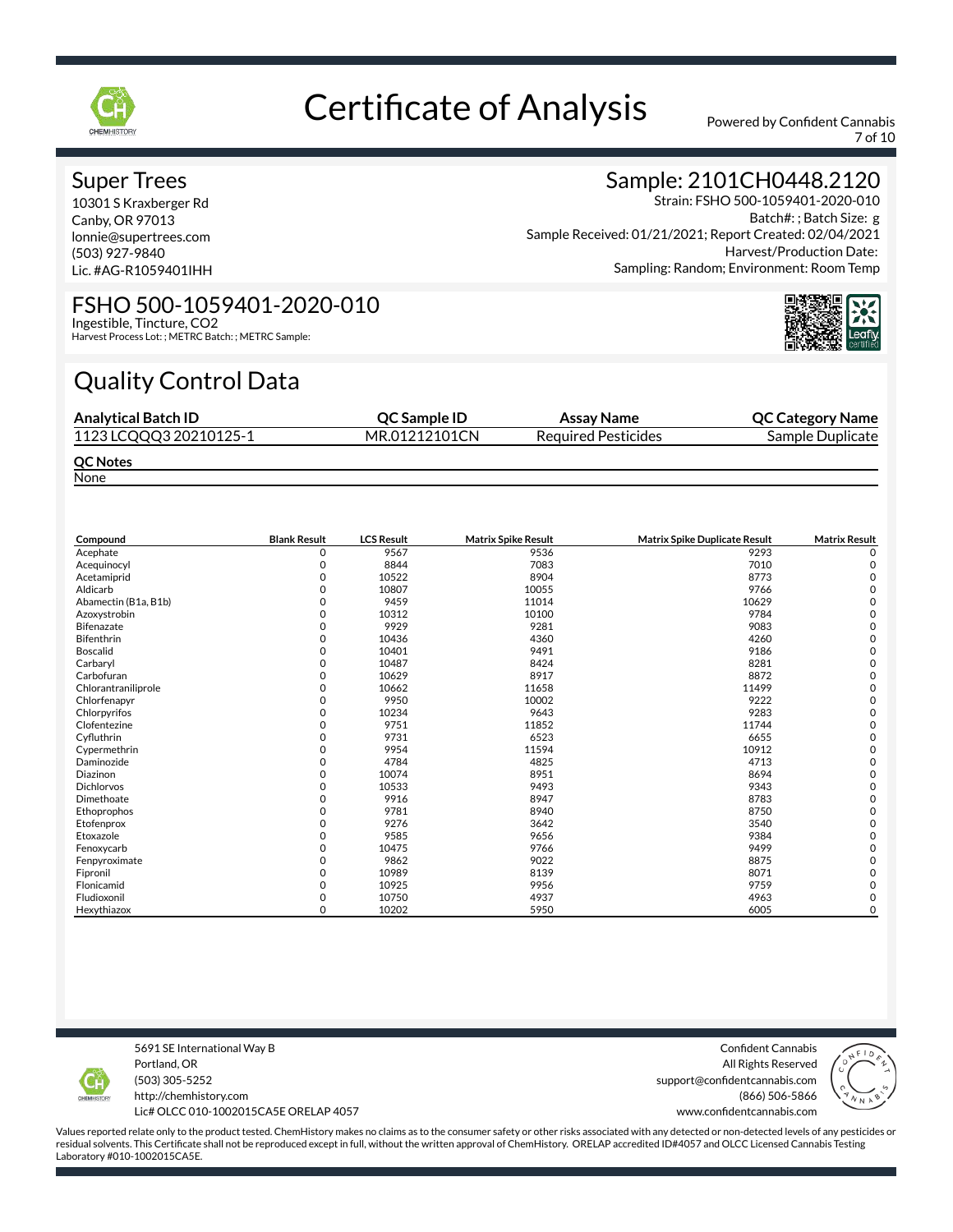

8 of 10

#### Super Trees

10301 S Kraxberger Rd Canby, OR 97013 lonnie@supertrees.com (503) 927-9840 Lic. #AG-R1059401IHH

## Sample: 2101CH0448.2120

Strain: FSHO 500-1059401-2020-010 Batch#: ; Batch Size: g Sample Received: 01/21/2021; Report Created: 02/04/2021 Harvest/Production Date: Sampling: Random; Environment: Room Temp

### FSHO 500-1059401-2020-010

Ingestible, Tincture, CO2 Harvest Process Lot: ; METRC Batch: ; METRC Sample:

# Quality Control Data

| <b>Analytical Batch ID</b> | <b>OC Sample ID</b> | Assay Name                 | <b>QC Category Name</b> |
|----------------------------|---------------------|----------------------------|-------------------------|
| 1123 LCQQQ3 20210125-1     | MR.01212101CN       | <b>Required Pesticides</b> | Sample Duplicate        |
| <b>QC Notes</b>            |                     |                            |                         |

**None** 

| Compound                 | <b>Blank Result</b> | <b>LCS Result</b> | <b>Matrix Spike Result</b> | <b>Matrix Spike Duplicate Result</b> | <b>Matrix Result</b> |
|--------------------------|---------------------|-------------------|----------------------------|--------------------------------------|----------------------|
| Imazalil                 | $\Omega$            | 9640              | 6046                       | 7721                                 | 0                    |
| Imidacloprid             |                     | 10314             | 10870                      | 10601                                |                      |
| Kresoxim-methyl          |                     | 10203             | 7953                       | 7722                                 |                      |
| Malathion                |                     | 10639             | 10151                      | 9745                                 |                      |
| Metalaxyl                |                     | 10270             | 9618                       | 9464                                 |                      |
| Methiocarb               | 0                   | 10792             | 8045                       | 7850                                 |                      |
| Methomyl                 | O                   | 10502             | 9940                       | 9680                                 |                      |
| Methyl-Parathion         |                     | 9645              | 7812                       | 7971                                 |                      |
| <b>MGK-264</b>           |                     | 9624              | 7573                       | 7212                                 |                      |
| Myclobutanil             |                     | 9833              | 10724                      | 10491                                |                      |
| Naled                    | O                   | 9381              | 7501                       | 7414                                 |                      |
| Oxamyl                   |                     | 10453             | 10115                      | 9853                                 |                      |
| Paclobutrazol            | O                   | 10132             | 7813                       | 7721                                 |                      |
| Permethrin               |                     | 10677             | 3320                       | 3219                                 |                      |
| Phosmet                  | O                   | 10589             | 9581                       | 9471                                 |                      |
| Piperonyl Butoxide       |                     | 9677              | 9245                       | 9110                                 |                      |
| Prallethrin              | ი                   | 9112              | 11620                      | 11193                                | 0                    |
| Propiconazole            |                     | 9414              | 9132                       | 8828                                 | 116                  |
| Propoxur                 | ი                   | 10445             | 8529                       | 8546                                 | $\Omega$             |
| Pyrethrins (Pyrethrin I) |                     | 5179              | 4694                       | 4521                                 |                      |
| Pyridaben                | ი                   | 9877              | 8498                       | 8130                                 |                      |
| Spinosad (A&D)           | 0                   | 7934              | 7453                       | 6946                                 |                      |
| Spiromesifen             | $\Omega$            | 10243             | 9816                       | 9566                                 |                      |
| Spirotetramat            |                     | 10011             | 16918                      | 16548                                |                      |
| Spiroxamine              | U                   | 8128              | 7385                       | 7150                                 |                      |
| Tebuconazole             |                     | 9539              | 9626                       | 9522                                 |                      |
| Thiacloprid              | 0                   | 10760             | 9915                       | 9857                                 |                      |
| Thiamethoxam             | ი                   | 10935             | 10760                      | 10463                                |                      |
| Trifloxystrobin          | 0                   | 10090             | 7952                       | 7602                                 | 0                    |

5691 SE International Way B Portland, OR (503) 305-5252

http://chemhistory.com Lic# OLCC 010-1002015CA5E ORELAP 4057

Confident Cannabis All Rights Reserved support@confidentcannabis.com (866) 506-5866

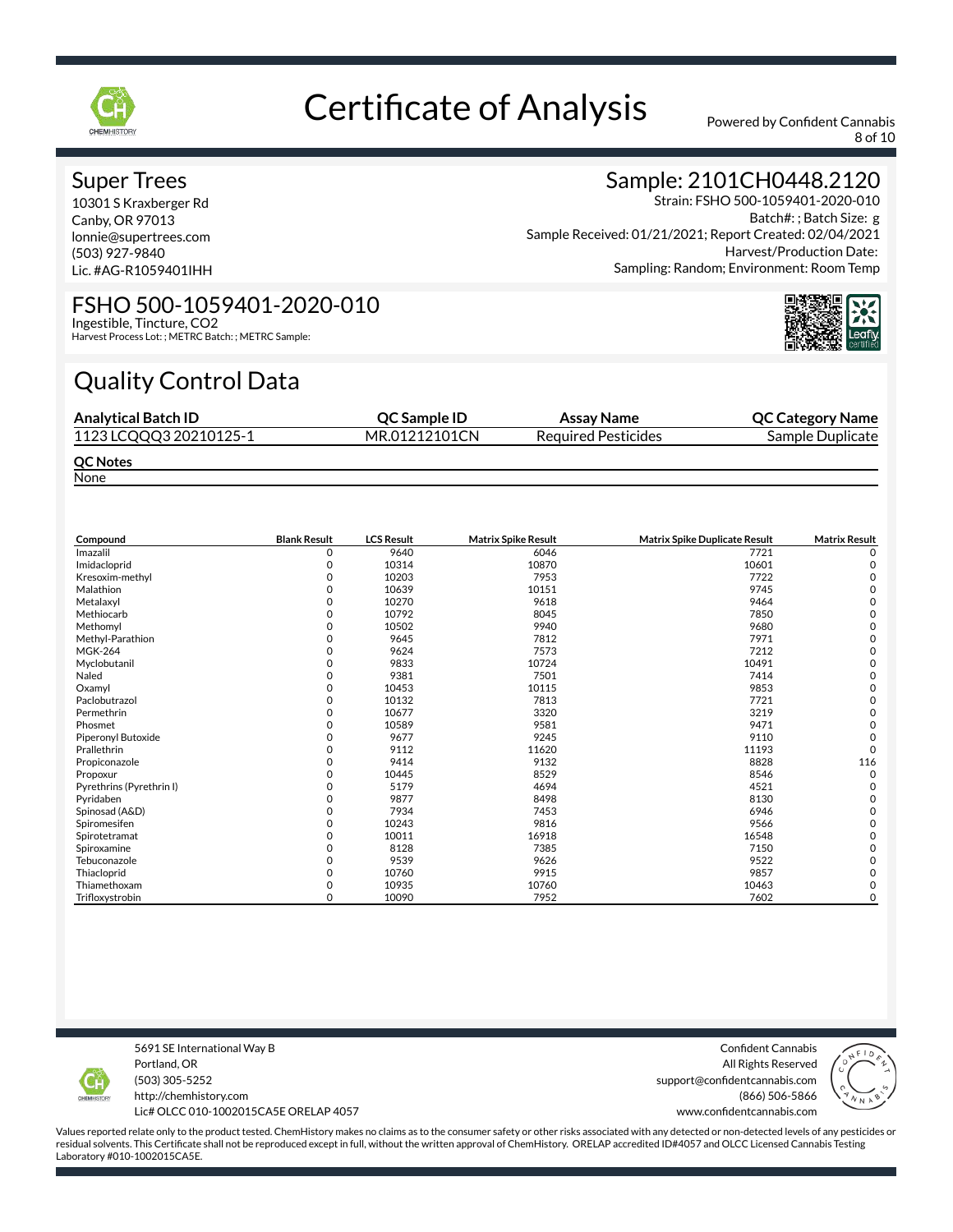

9 of 10

#### Super Trees

10301 S Kraxberger Rd Canby, OR 97013 lonnie@supertrees.com (503) 927-9840 Lic. #AG-R1059401IHH

## Sample: 2101CH0448.2120

Strain: FSHO 500-1059401-2020-010 Batch#: ; Batch Size: g Sample Received: 01/21/2021; Report Created: 02/04/2021 Harvest/Production Date: Sampling: Random; Environment: Room Temp

### FSHO 500-1059401-2020-010

Ingestible, Tincture, CO2 Harvest Process Lot: ; METRC Batch: ; METRC Sample:

# Quality Control Data

| <b>Analytical Batch ID</b> | OC Sample ID | Assay Name               | <b>QC Category Name</b> |
|----------------------------|--------------|--------------------------|-------------------------|
| 145 GCMS3 20210122-1       | RSB01212101  | <b>Required Solvents</b> | Sample Duplicate        |
| <b>QC Notes</b>            |              |                          |                         |

None

| Compound                 | Blank | <b>LCS</b> | <b>Matrix Result</b> | <b>Matrix Duplicate Result</b> | <b>Matrix Spike Result</b> |
|--------------------------|-------|------------|----------------------|--------------------------------|----------------------------|
| Xylenes                  | 0     | 1265       | C                    | 0                              | 1219                       |
| 1,4-Dioxane              | 0     | 464        |                      | 0                              | 467                        |
| 2-Butanol                | O     | 482        |                      | n                              | 458                        |
| 2-Ethoxy-Ethanol         | O     | 398        |                      |                                | 427                        |
| 2-Methyl-Butane          | 0     | 642        |                      |                                | 654                        |
| 2-Methyl-Pentane         | 0     | 566        |                      | O                              | 566                        |
| 2,2-Dimethyl-Butane      | 0     | 590        |                      |                                | 570                        |
| 2,3-Dimethyl-Butane      | O     | 561        |                      | O                              | 560                        |
| 3-Methyl-Pentane         | 0     | 558        |                      | n                              | 556                        |
| Acetone                  | 0     | 523        | 60                   | 63                             | 577                        |
| Acetonitrile             | 17    | 526        | 14                   | 14                             | 543                        |
| Benzene                  | 0     | 490.5      | O                    | 0                              | 495.2                      |
| Butane                   | 0     | 515        |                      |                                | 521                        |
| Cumene                   | 0     | 383        |                      | ი                              | 367                        |
| Cyclohexane              | O     | 527        |                      | O                              | 521                        |
| Dichloro-Methane         | O     | 516        | O                    | 0                              | 527                        |
| Ethyl-Acetate            | 0     | 503        | 78                   | 82                             | 1678                       |
| Ethyl-Benzene            | 0     | 411        | O                    | $\Omega$                       | 384                        |
| Ethyl-Ether              | 0     | 552        |                      | n                              | 470                        |
| Ethylene Glycol          | 0     | 243        |                      | O                              | 443                        |
| Ethylene Oxide           |       | 748        |                      |                                | 741                        |
| Heptane                  |       | 526        |                      |                                | 518                        |
| Isobutane                | O     | 469        |                      | O                              | 479                        |
| Isopropyl-Acetate        | 0     | 496        |                      | ი                              | 493                        |
| <b>Isopropyl Alcohol</b> | 11    | 523        |                      | 3                              | 486                        |
| Methanol                 | 26    | 572        | 28                   | 29                             | 582                        |
| Neopentane               | 0     | 417        | 0                    | 0                              | 422                        |
| n-Hexane                 | 0     | 551.5      |                      | O                              | 550.2                      |
| Pentane                  | 0     | 642        |                      | 0                              | 649                        |
| Propane                  | 0     | 396        | 0                    | 0                              | 402                        |

5691 SE International Way B Portland, OR (503) 305-5252

Confident Cannabis All Rights Reserved support@confidentcannabis.com (866) 506-5866

www.confidentcannabis.com



http://chemhistory.com

Lic# OLCC 010-1002015CA5E ORELAP 4057